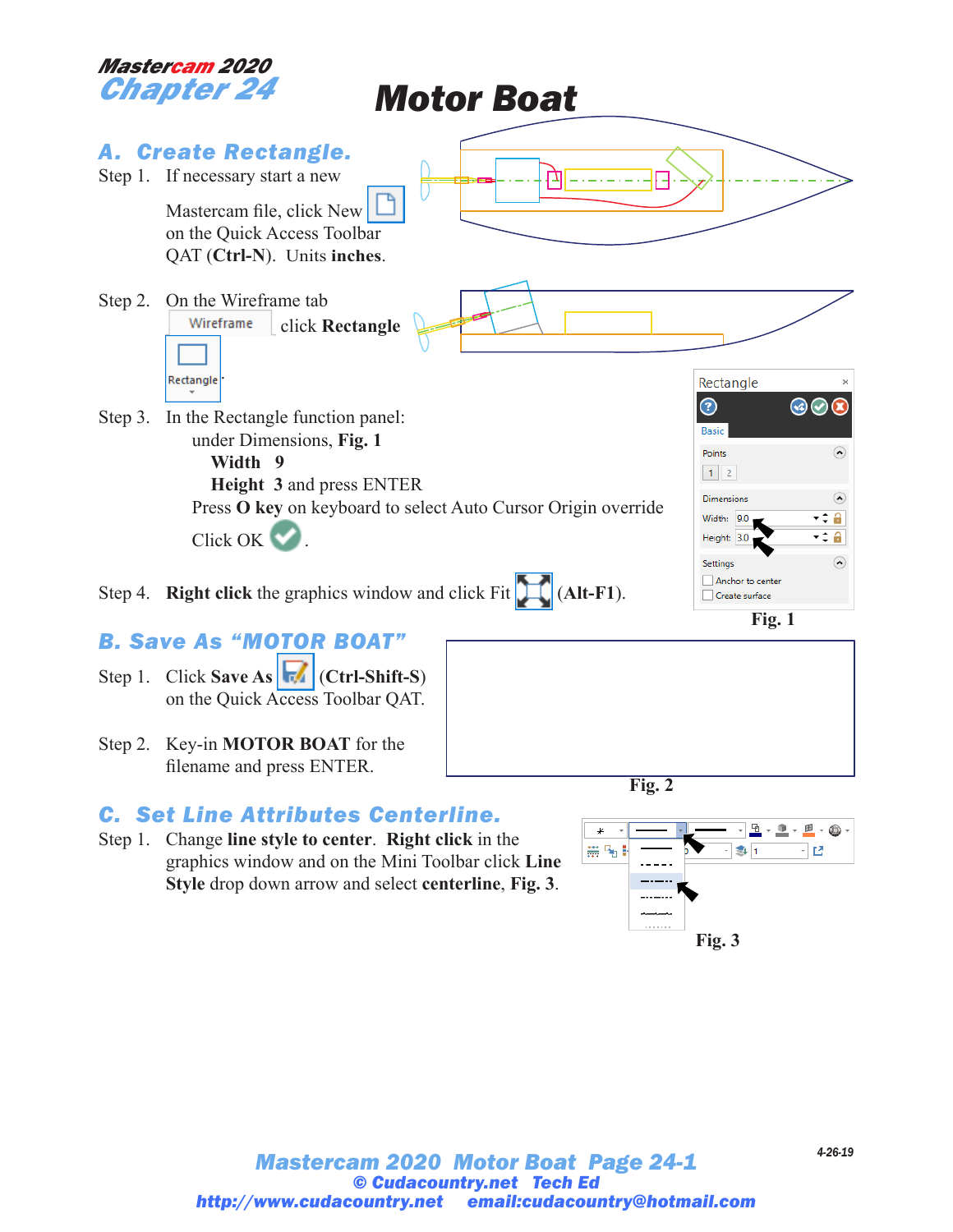

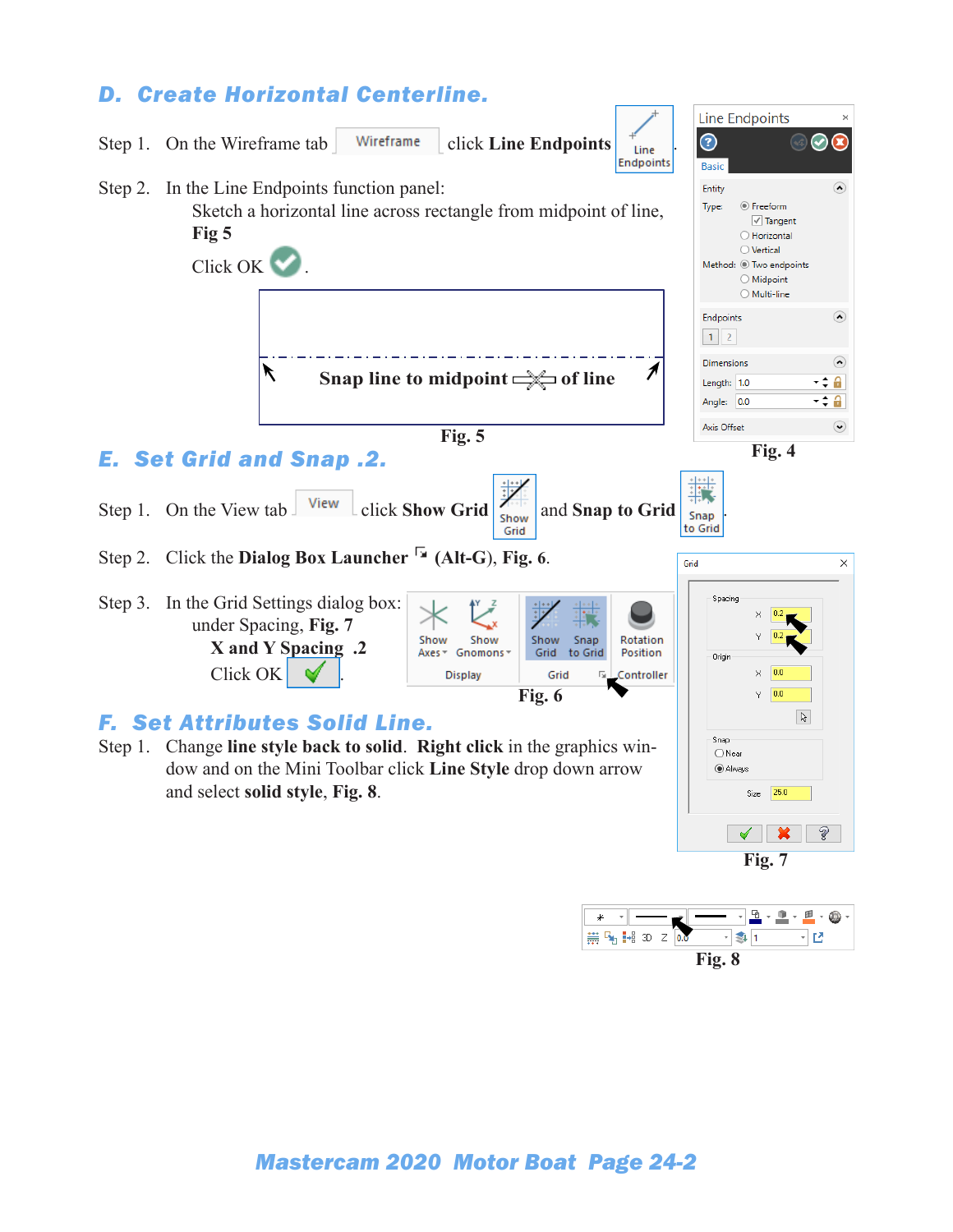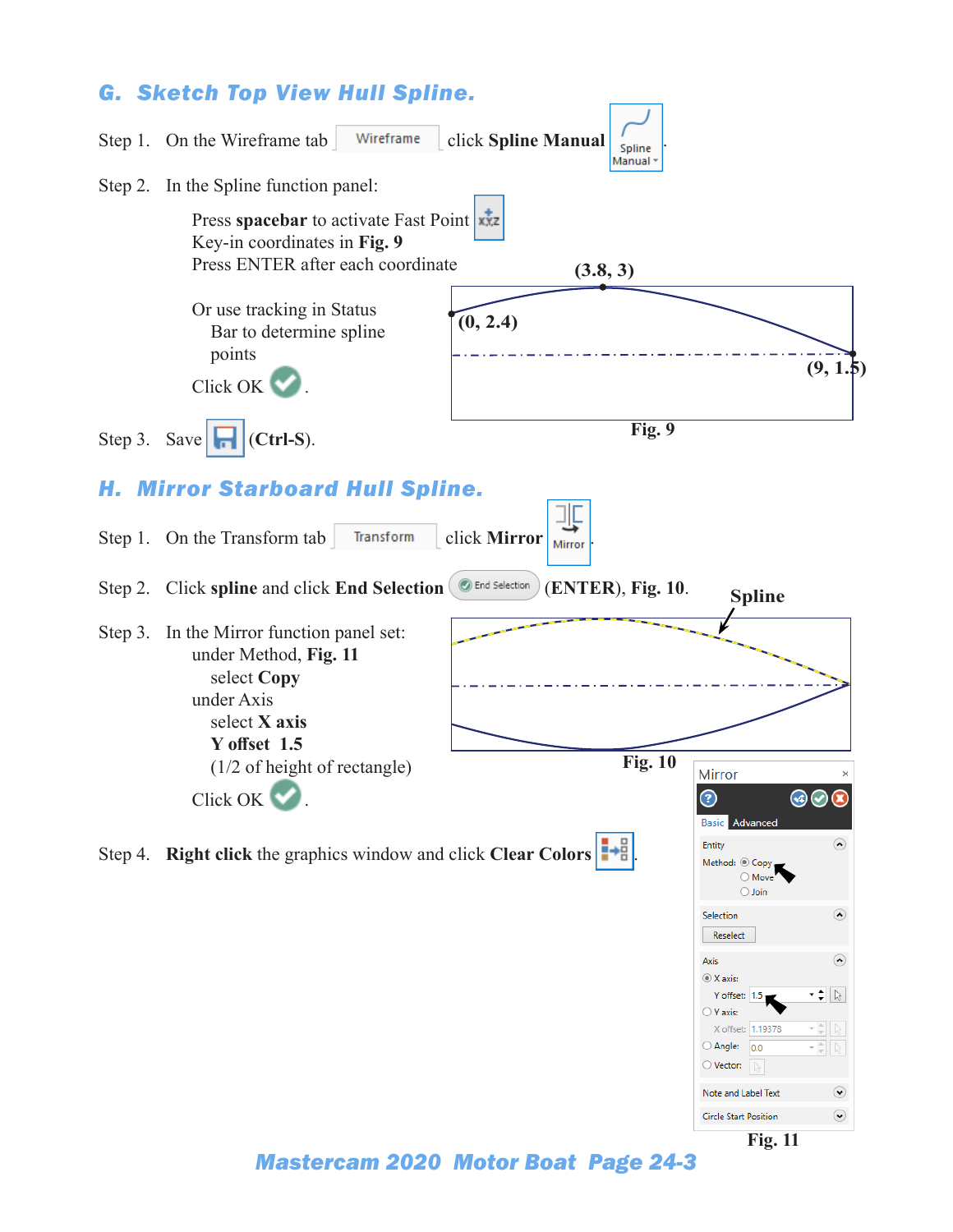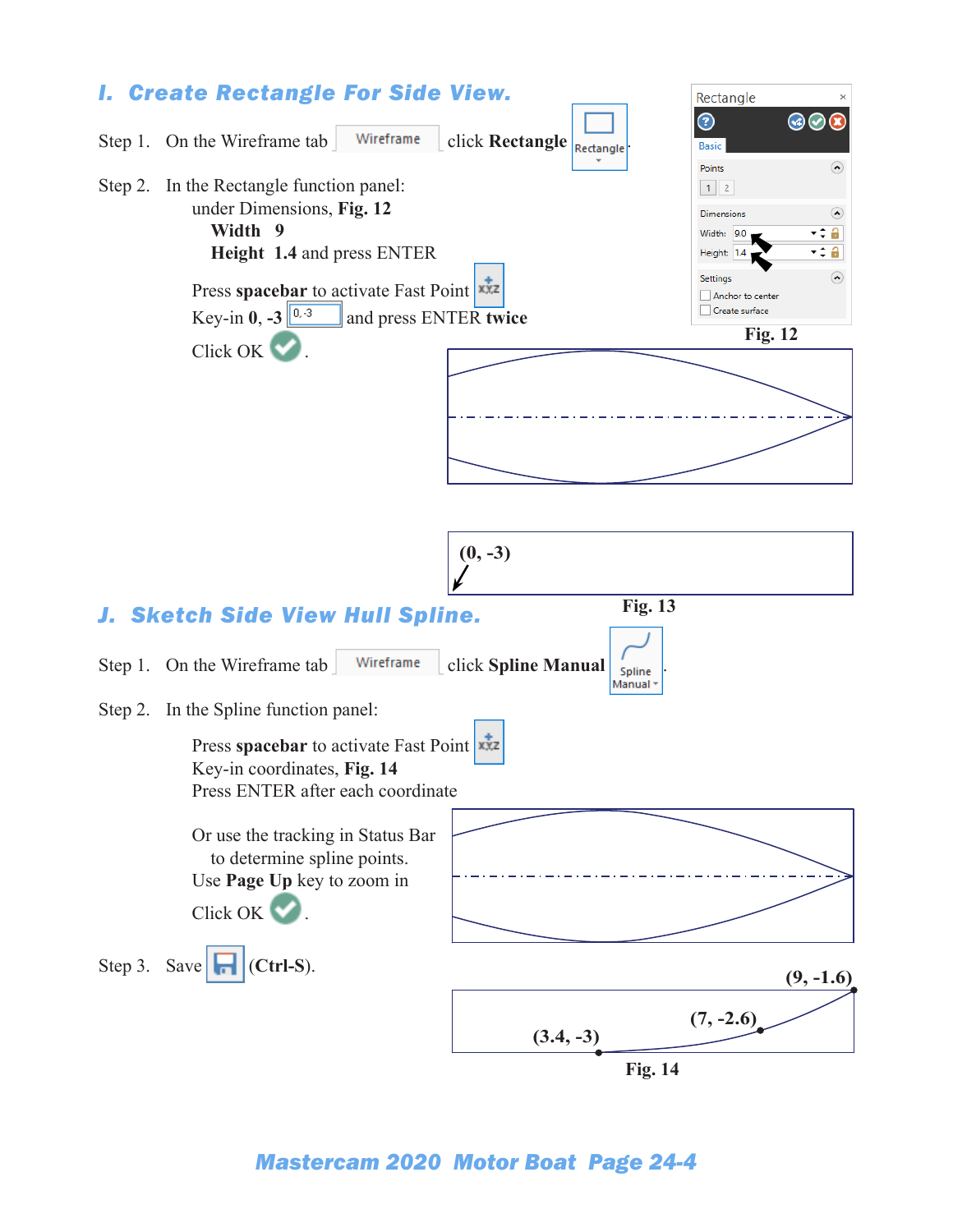## *K. Delete Rectangle Lines.*

Step 1. Lines 1, 2, 3 and 4 are no longer needed, **Fig. 15**. Click to select lines to delete and press Delete key.





### *L. Trim Hull Lines.*





**Fig. 17**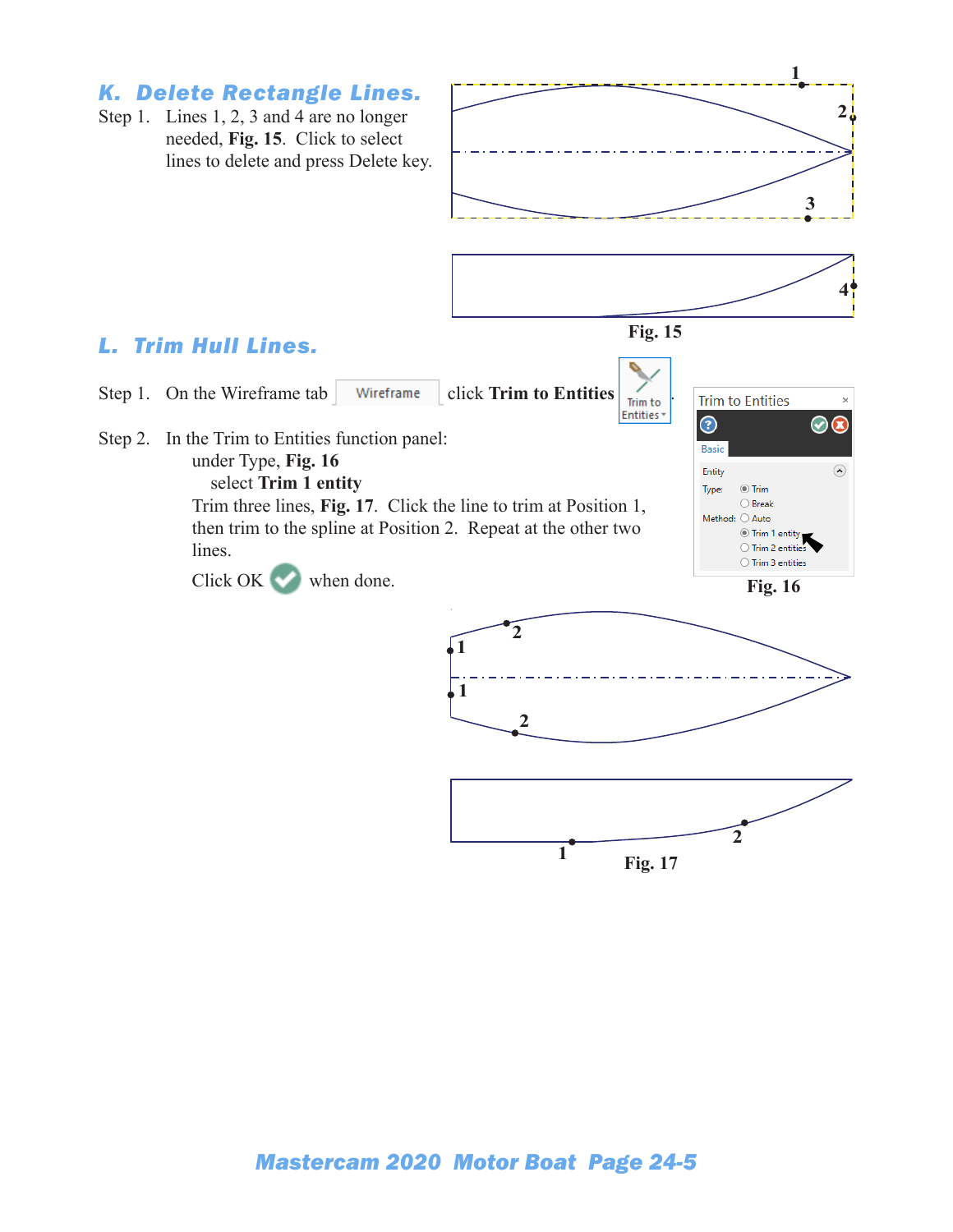#### *M. Wood Base.*

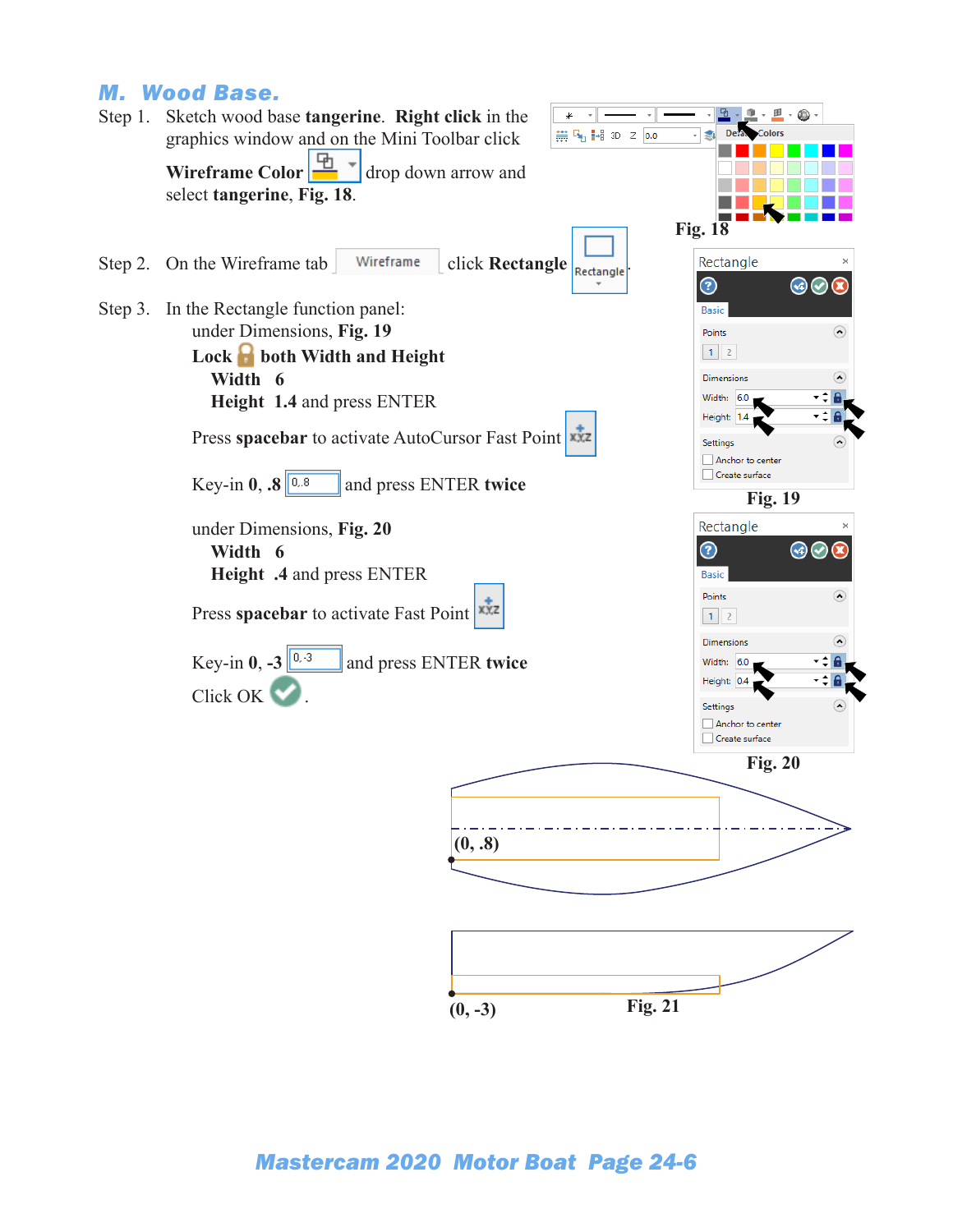## *N. Trim Wood Base and Delete Line.*

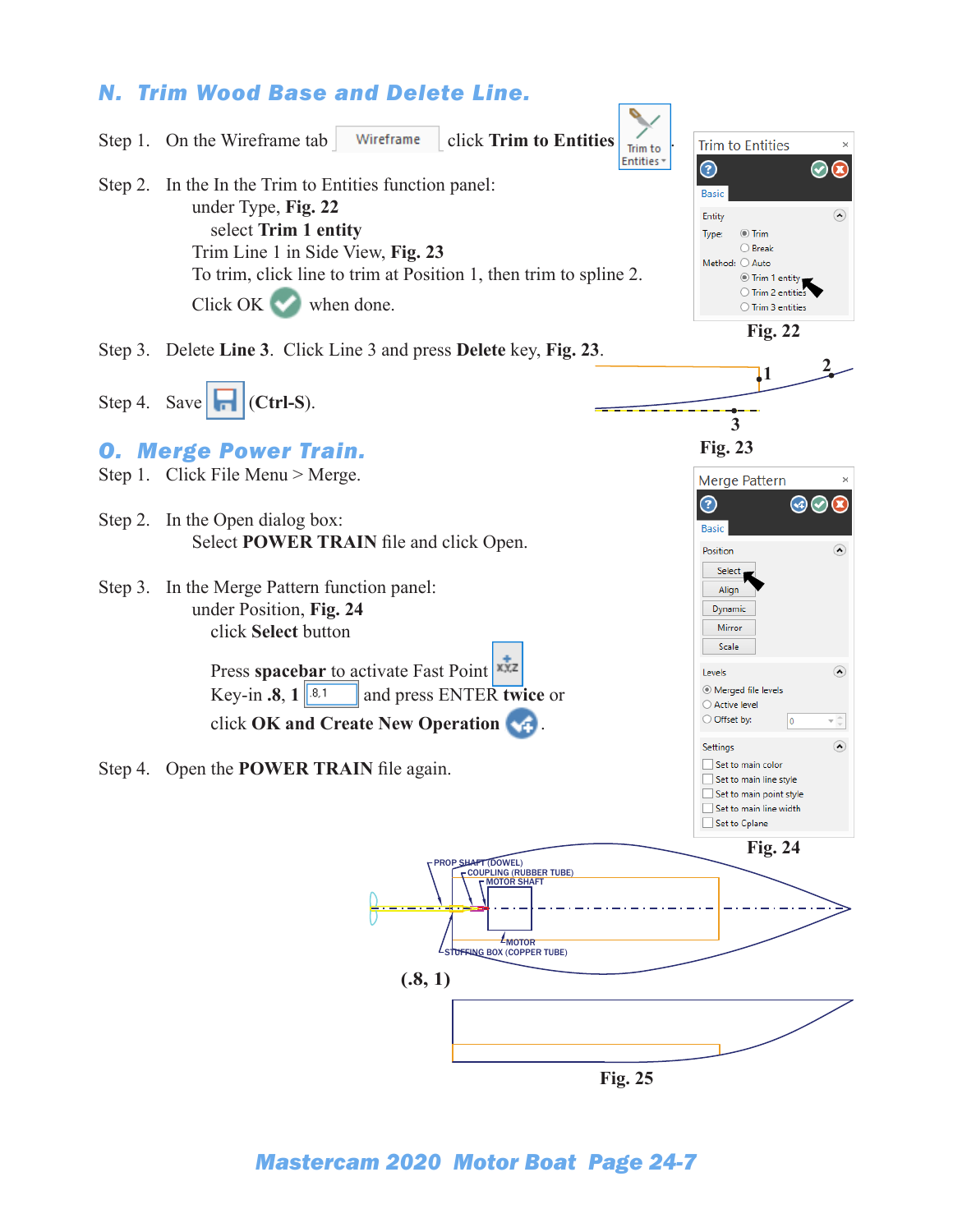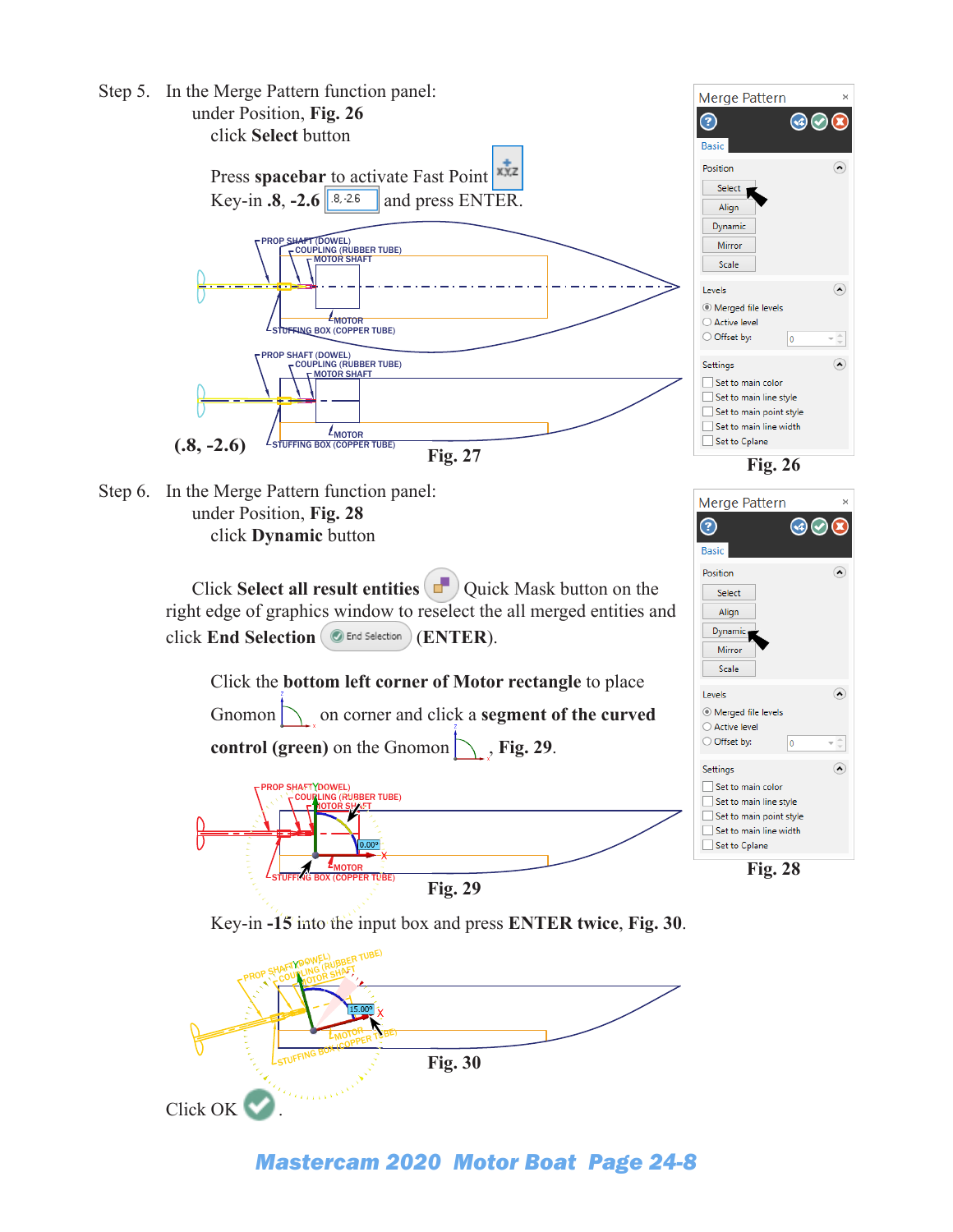## *P. Delete Labels.*

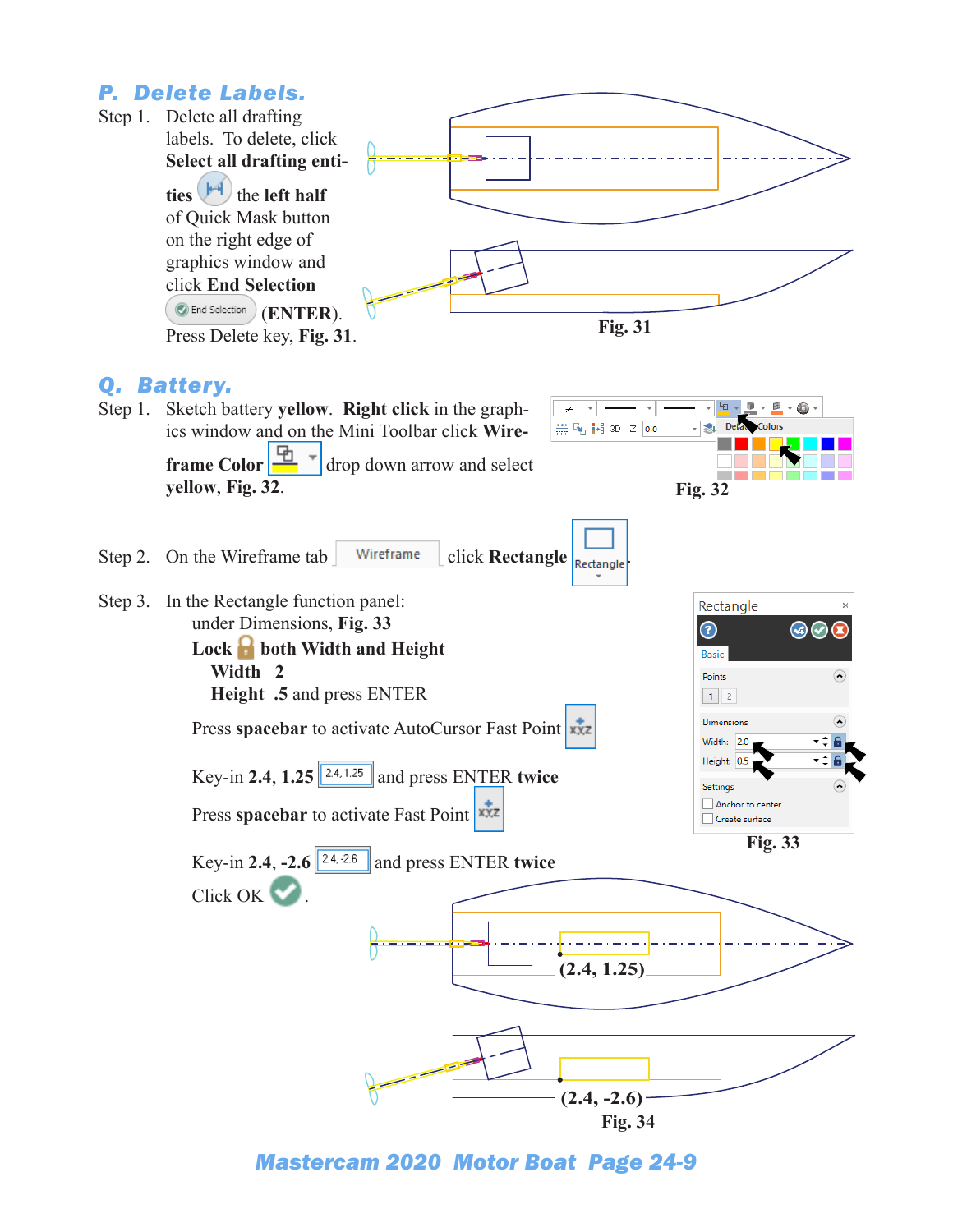

**Fig. 39**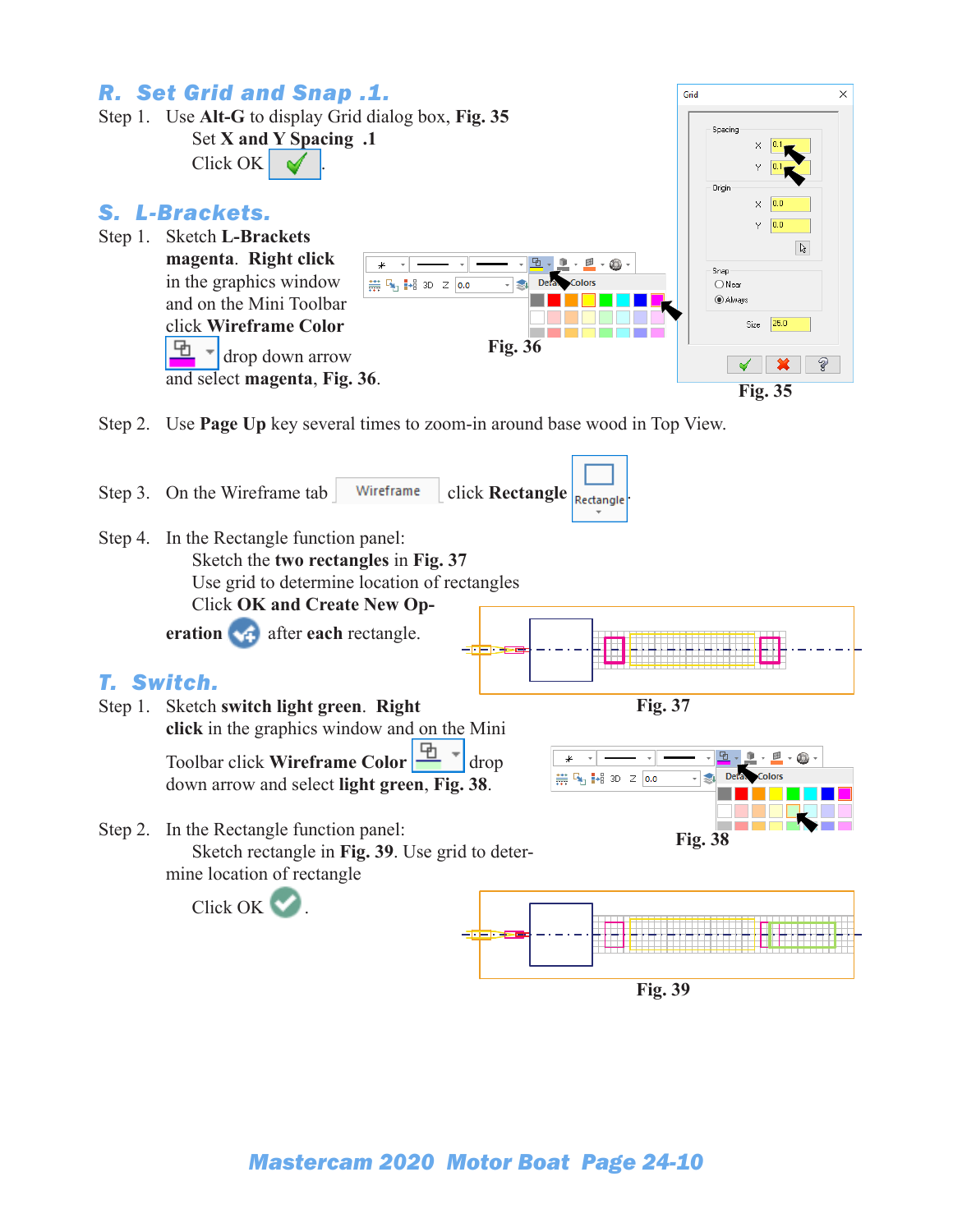## *U. Rotate Switch.*